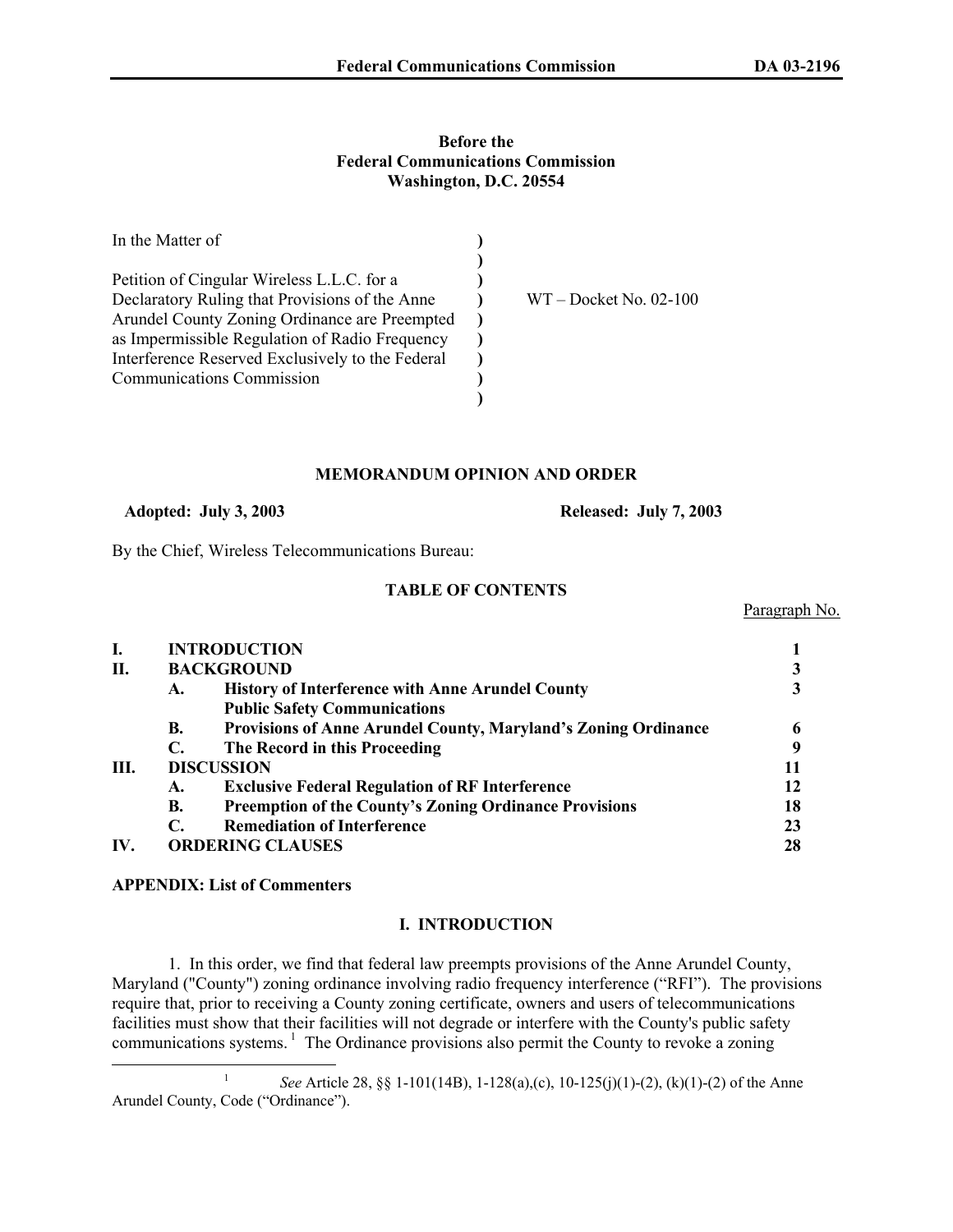certificate where degradation or interference is found. On April 23, 2002, Cingular Wireless LLC ("Cingular") filed a Petition for Declaratory Ruling that these Ordinance provisions are preempted.<sup>2</sup> The County filed a Motion to Dismiss Cingular's Petition claiming the courts, and not the Commission, have exclusive jurisdiction over final zoning actions of local governments affecting the placement, construction and modification of personal wireless service facilities.<sup>3</sup>

2. For the reasons stated below, we find that the challenged provisions of the County's Ordinance regulate RFI, not traditional zoning functions, and therefore are preempted by federal law. We therefore grant Cingular's Petition for Declaratory Ruling and deny the County's Motion to Dismiss. At the same time, we remain concerned about interference to the County's public safety communications system and we expect that the parties will continue to work cooperatively to resolve these problems, consistent with our previous guidance.<sup>4</sup> We therefore require the County, Cingular and Nextel Communications, Inc. ("Nextel") to report to the Commercial Wireless Division of the Wireless Telecommunications Bureau (Bureau) in 30 and 90 days after release of this Order to describe the progress of mitigation efforts in the County.

## **II. BACKGROUND**

## **A. History of Interference with Anne Arundel County Public Safety Communications**

 3. In 1989, the County began operating a public safety communications system in the 800 MHz band, which is used by the police department, sheriff's department, and fire department.<sup>5</sup> In 1997, the County began experiencing radio frequency interference to its public safety communications system from certain wireless telecommunications networks.<sup>6</sup> In late 1998, the County wrote to the Commission concerning these problems, and the County and the carriers subsequently met several times with Commission staff.<sup>7</sup> The meetings were helpful in establishing productive working relationships and addressing many of the County's interference concerns. Nonetheless, due to the engineering challenges created by operating public safety and commercial systems on nearby frequencies, some interference issues inevitably remained.<sup>8</sup>

<sup>4</sup> *See* Wireless Telecommunications Bureau Announces Best Practices Guide for Avoiding Interference Between Public Safety and Commercial Wireless 800 MHz Communications Systems for Immediate Release: February 9, 2001, 2001 WL 114396 (rel. Feb. 9, 2001) ("*Best Practices Guide PN*"). The *Best Practices Guide* was compiled by a working group of subject matter experts to address the problems of interference to public safety networks in the 800 MHz Band and has been endorsed by the Cellular Telecommunications & Internet Association (CTIA) and the Association of Public-Safety Communications Official-International, Inc. (APCO). The *Best Practices Guide* is available at www.apcointl.org.

5 *See* Letter from James Hobson, attorney for the County, to Marlene H. Dortch, FCC Secretary, dated September 11, 2002, Attachment ("County Fact Sheet"); County Comments, Exhibit B.

> 6 *See* County Comments, Exhibits B, F.

<sup>7</sup> *See* County Comments, Exhibit A.

<sup>&</sup>lt;sup>2</sup> *See Petition for Declaratory Ruling filed by Cingular Wireless LLC, dated April 23, 2002* ("Cingular Petition").

<sup>&</sup>lt;sup>3</sup> *See* Motion to Dismiss filed by the County, dated May 24, 2002 ("Motion to Dismiss").

<sup>8</sup> *See* Improving Public Safety Communications in the 800 MHz Band, *Notice of Proposed Rulemaking*, 17 FCC Rcd 4873, 4881-4882, ¶¶ 14-18 (2002) ("*800 MHz NPRM*").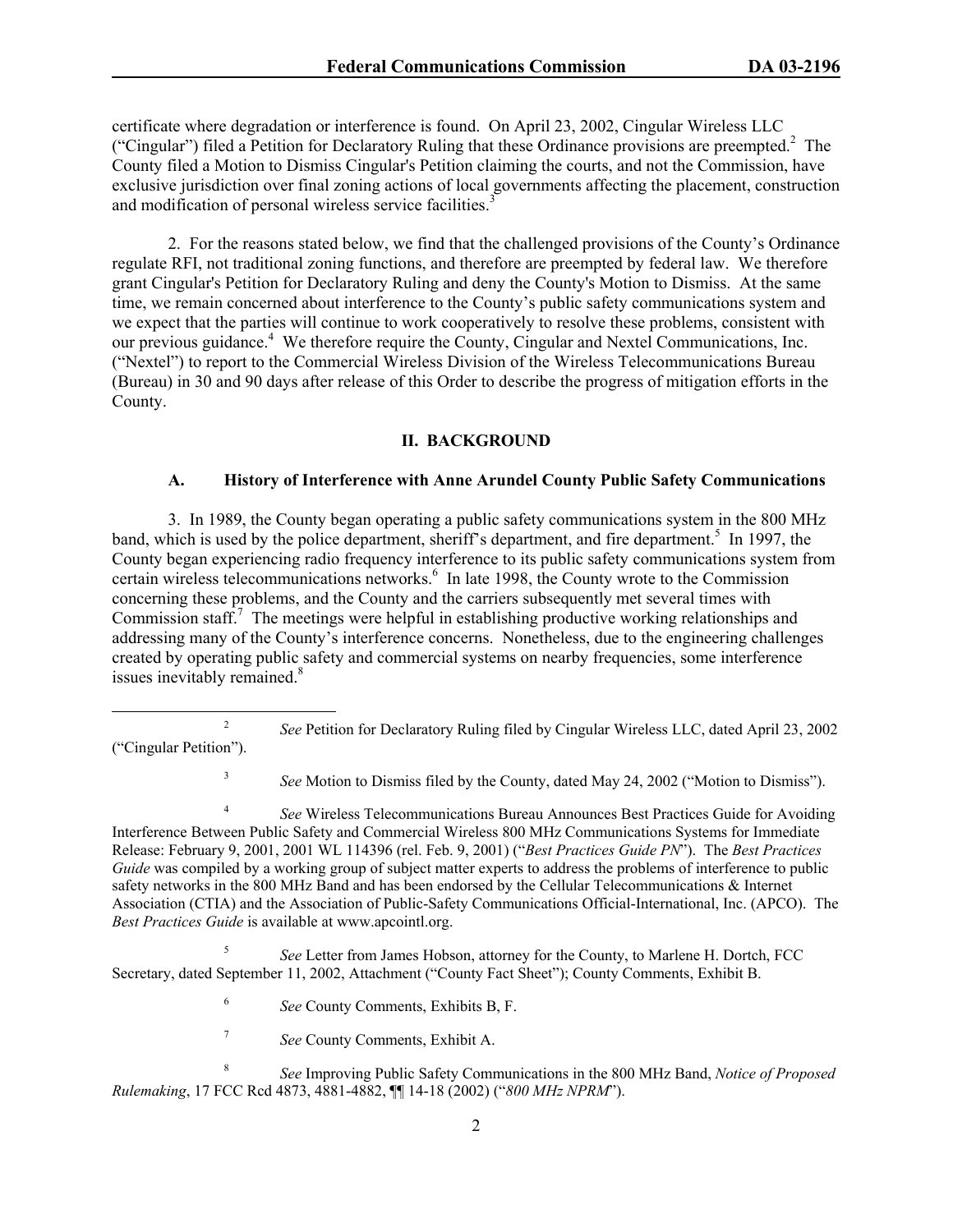4. In 1999, the County determined that because its system was 10 years old and in order to help remedy some of the interference problems, it would need to acquire a new public safety communications system.<sup>9</sup> In March 2001, the County engaged a consultant for a needs analysis concerning the new system.<sup>10</sup> Testing by the consultant revealed 61 existing "dead spots" in areas near commercial radio station antennas, where the County experienced failures in its public safety communications.<sup>11</sup> According to the County, the dead spots put police officers, firefighters and paramedics in difficult and unsafe situations.<sup>12</sup> The consultant found the interference was primarily caused by Nextel and secondarily by Cingular and that the interference centered around Nextel and Cingular's tower sites.13 According to the consultant, significant carrier input was required for the configuration of the County's new system because the causes of interference can vary considerably and cannot be remedied by a single solution.<sup>14</sup>

5. The County approached both Nextel and Cingular regarding the interference. Nextel was reportedly receptive to assisting the County with mitigating interference by providing transmission information, assisting in site testing, reconfiguring antennas, changing power levels, installing filters, and engineering other methods to decrease interference.<sup>15</sup> However, according to the County, Cingular initially declined to provide interference assessment information and participate in interference testing.16 Concerned that the \$15 million expended on its proposed new system might be wasted, the County determined that any future upgrade of its public safety system was dependent on development of a mechanism to mitigate interference concerns from future telecommunications facilities placements.<sup>17</sup>

## **B. The Challenged Provisions of Anne Arundel County, Maryland's Zoning Ordinance**

6. On January 22, 2002, the County adopted amendments to its zoning Ordinance, which became effective on March 15, 2002, for new facilities and September 11, 2002, for existing facilities.<sup>18</sup> These amendments provide that prior to receiving a County zoning certificate, owners and users of commercial telecommunications facilities must show that their facilities will not degrade or interfere with the County's public safety radio systems.<sup>19</sup> The Ordinance defines "telecommunications facilities" to include

 $11$  In initial filings, the County claimed there were 41 dead spots, which subsequently increased to 61. *See* County Comments at 2; County Fact Sheet at 1.

- <sup>12</sup> *See* County Comments at 2, Exhibit B.
- 13 *See* County Comments at (iii).
- 14 *See* County Comments at (iii), Exhibit B; County Fact Sheet at 2*.*
- 15 *See* County Comments at 4; County Fact Sheet at 2.
- 16 *See* County Fact Sheet at 2.
- 17 *Id.*

<sup>18</sup> *See* Letter from James Hobson, attorney for the County, to Marlene H. Dortch, FCC Secretary, dated February 5, 2003 at 2 ("February 5, 2003 County Letter").

<sup>19</sup> *See* Anne Arundel County Code, Article 28, Preamble.

 $\overline{\phantom{a}}$ *See* County Fact Sheet; County Comments, Exhibit B.

<sup>&</sup>lt;sup>10</sup> *See* County Comments, Exhibit B.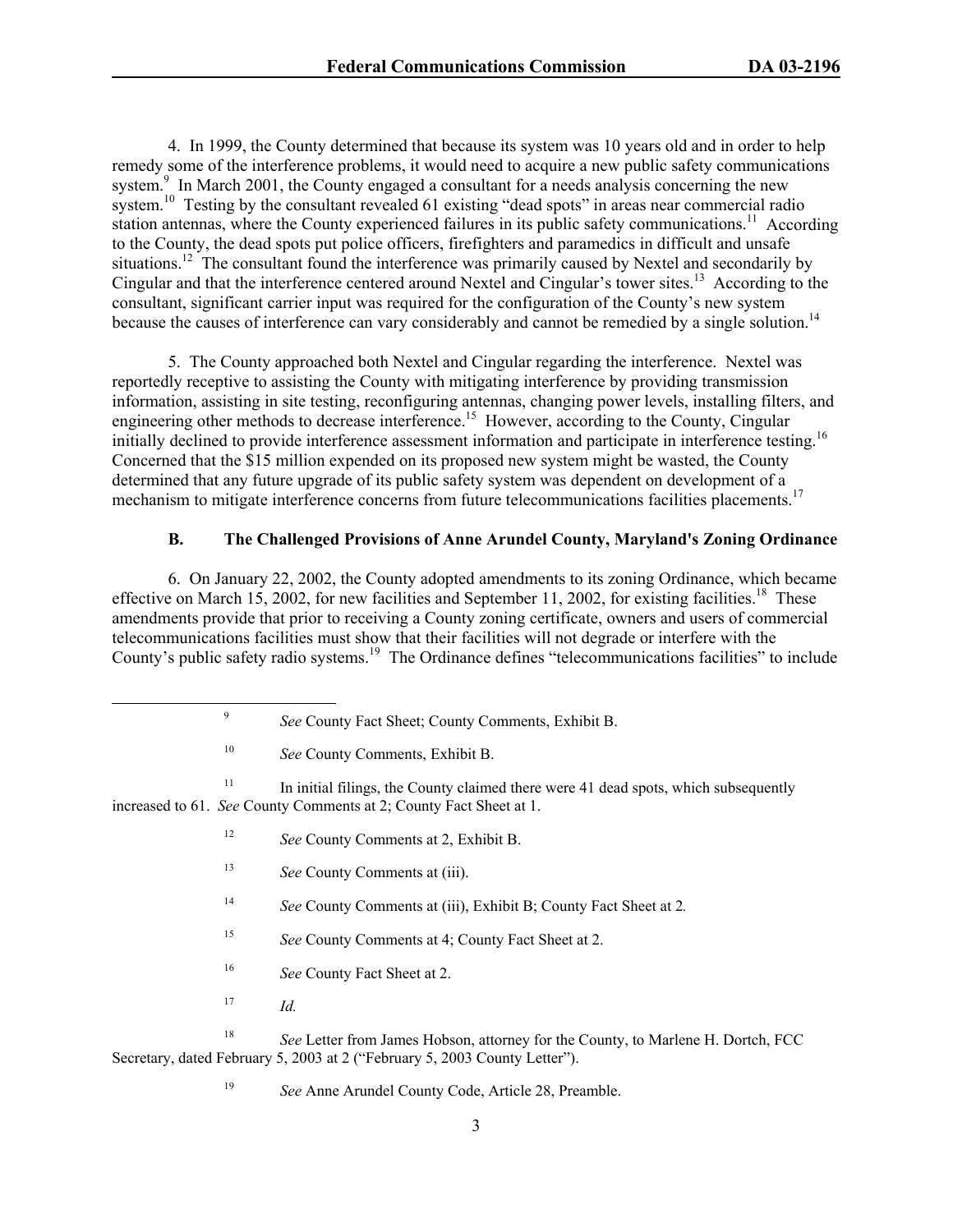towers, antennas, microwave dishes, and in-building wireless communications systems.<sup>20</sup> The Ordinance requires an owner or user to obtain a zoning certificate prior to "using or altering" any telecommunications facility and defines the term "altering" to include "any change in configuration, transmit frequency, or power level."<sup>21</sup> The Ordinance requires each applicant to obtain a certification from an independent consultant acceptable to the County, before constructing, operating or altering any facility, that the facility or the applicant's use of the facility will not degrade or interfere with the County's public safety communications system.<sup>22</sup> In addition, each owner and user must submit, on an annual basis, a certification from an engineer acceptable to the County that the radio frequency emissions from each facility meet the applicable Commission standards and guidelines.<sup>23</sup> The Ordinance provides that where a facility or use of a facility degrades or interferes with the County's public safety communications system, or if the requisite certifications are not made, the zoning certificate may be revoked.24

7. Since the time the Ordinance provisions were enacted, the County and commercial licensees have engaged in discussions concerning possible future revisions of the Ordinance.<sup>25</sup> As an outgrowth of these discussions, the County made revisions to certain provisions of the Ordinance other than those addressing RFI.<sup>26</sup> The record also indicates that the County has instituted a number of new measures to reduce interference and ease the regulatory burden on commercial carriers, including: 1) eliminating in practice the requirement of independent engineer certifications, thereby allowing carrier staff engineers to supply all required certifications; 2) completing a spectrum swap agreement with Nextel, which would relocate its public safety spectrum to the far ends of the bands utilized by commercial carriers; and 3) substantially upgrading its public safety system.<sup>27</sup> The Ordinance's provisions relating to RFI, however, remain substantively unchanged.

8. Although the record is unclear regarding when it began to do so, it is undisputed that the County is enforcing the challenged provisions.28 While a number of carriers operating in the County have

- 20 *Id.*, Article 28, § 1-101(14B).
- <sup>21</sup> *Id.*, Article 28, § 1-128(a).
- <sup>22</sup> *Id.*, Article 28, § 10-125(j)(l).

<sup>23</sup> *Id.*, Article 28, § 10-125(k)(1). The Commission's RF emissions guidelines are set forth at 47 C.F.R. §§ 1.1310, 2.1093.

<sup>24</sup> Anne Arundel County Code, Article 28, § 10-125(j)(2), (k)(2).

25 *See* Letter from James Hobson, attorney for the County, to Marlene H. Dortch, FCC Secretary, dated August 26, 2002 ("August 26, 2002 County Letter"); Letter from Brian Fontes, Cingular Vice President, to Marlene H. Dortch, FCC Secretary, dated September 11, 2002, Attachment A ("September 11, 2002 Cingular Letter").

26 Specifically, in August 2002, the County amended the Ordinance to waive setback requirements for facilities in operation at the end of 2001 and liberalize the use of non-residential structures and multifamily dwellings to facilitate collocation of mobile phone towers and other facilities. *See* County Comments at 5-6.

<sup>27</sup> *See* Letter from James Hobson, attorney for the County, to Marlene H. Dortch, FCC Secretary, dated January 27, 2003 ("January 27, 2003 County Letter").

<sup>28</sup> *See* February 5, 2002 County Letter; Letter from Nicole E. Dozier, Zoning Enforcement Supervisor for the County, to Southwestern Bell Mobile Systems, dated January 16, 2003 ("Zoning Enforcement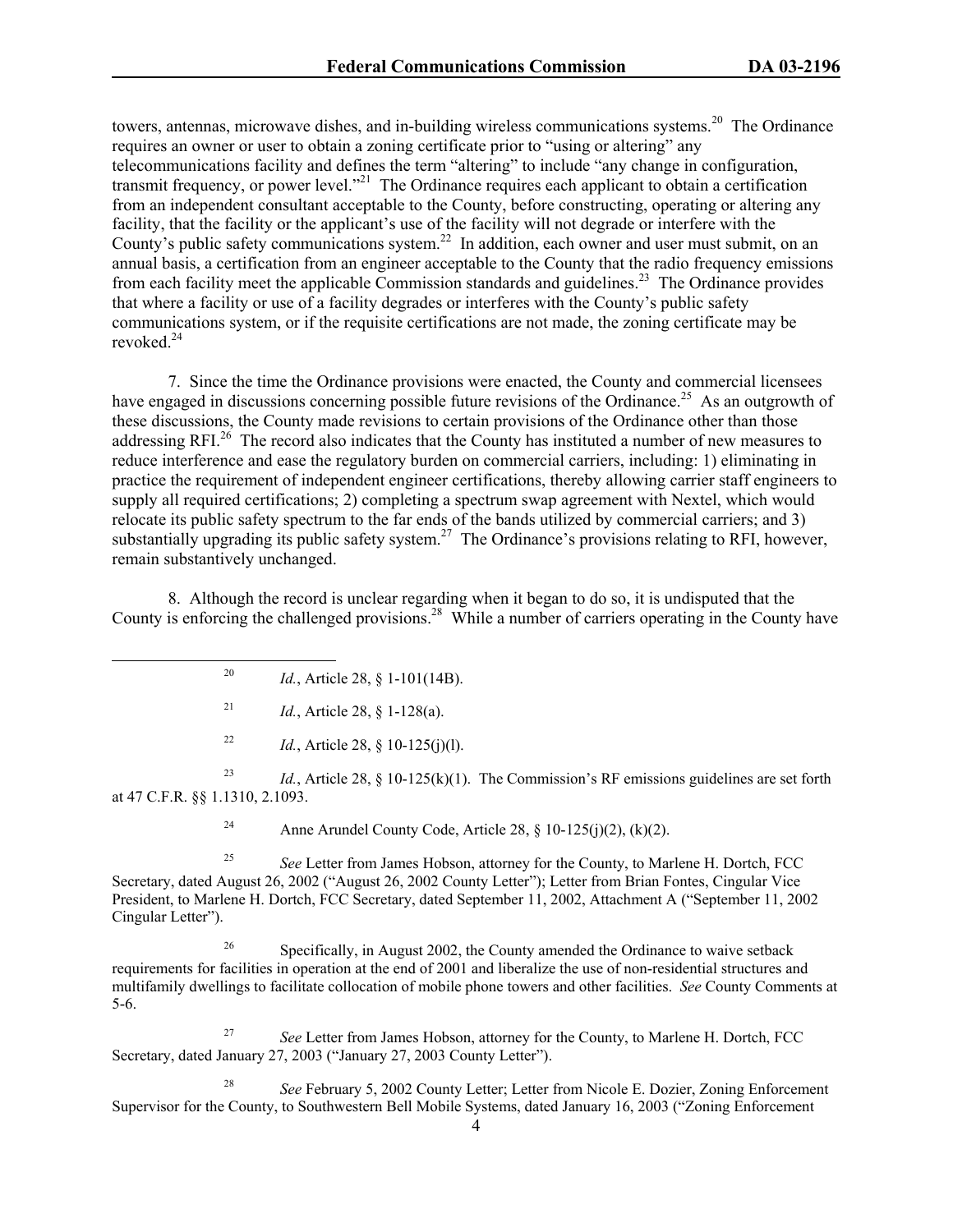filed some required certifications,<sup>29</sup> several carriers are not doing so.<sup>30</sup> Stating the impossibility of compliance with the Ordinance, Nextel and Cingular, neither of which has ever furnished certifications, assert that the County's implementation of its Ordinance is actively obstructing their communications service operations.<sup>31</sup> Specifically, they claim that the County is refusing to issue permits for new tower sites, as well as use permits for existing sites, because their applications do not contain the noninterference certification.32 Cingular has also advised that it has received correspondence stating that the County will impose fines and penalties for Cingular's failure to obtain a use permit with the required certification for an existing facility for which no application was ever filed.<sup>3</sup>

# **C. The Record in this Proceeding**

9. Cingular's Petition was placed on public notice on May 7, 2002. The Commission received thirteen comments and four reply comments, the majority of which supported Cingular's Petition.<sup>34</sup> After the comment period closed, four local governments, the City of Cumberland, Maryland, Village of Schaumburg, Illinois, City of Irvine, California, and County of Harford, Maryland, submitted *ex parte* filings generally supporting the County's position.<sup>35</sup> In addition, the Local and State Government Advisory Committee ("LSGAC") filed a recommendation that the Commission should refrain from preempting the Ordinance at least until after the Commission resolves the pending rulemaking proceeding regarding RF interference with 800 MHz public safety services.<sup>36</sup>

 Letter"), submitted as an attachment to Letter from Robert Kirk, attorney for Cingular, to Marlene H. Dortch, FCC Secretary, dated January 27, 2003 ("January 27, 2003 Cingular Letter").

<sup>29</sup> *See* February 5, 2003 County Letter at 2; Letter from James Hobson, attorney for the County, to Marlene H. Dortch, FCC Secretary, dated October 4, 2002 ("October 4, 2002 County Letter"); January 27, 2003 County Letter.

<sup>30</sup> *See* February 5, 2003 County Letter at 2. *Ex parte* filings by carriers confirm the County's assertions. *See, e.g.* Letter from Roger Sherman, attorney for Sprint, to Marlene H. Dortch, FCC Secretary, dated January 8, 2003 (contending that the County is refusing to grant the carrier's applications because of the carrier's failure to provide non-interference certifications); Letter from Martin L. Stern, attorney for T Mobile USA Inc., to Marlene H. Dortch, FCC Secretary, dated December 19, 2002 (same).

<sup>31</sup> *See* Letter from James Goldstein, attorney for Nextel, to Marlene H. Dortch, FCC Secretary, dated January 28, 2003 ("January 28, 2003 Nextel Letter"); January 27, 2003 Cingular Letter at 2.

<sup>32</sup> *Id.*

<sup>33</sup> *See* Zoning Enforcement Letter.

<sup>34</sup> Parties filing comments and reply comments, and the short forms by which they are referenced in this order, are listed in the Appendix.

<sup>35</sup> *See ex parte* filings from H. Jack Price, City Solicitor, City of Cumberland, Maryland, dated September 4, 2002 ("City of Cumberland *ex parte")*; A. Frank Carven, County Attorney, Harford County, Maryland, dated September 23, 2002; Rita Elsner, Assistant Village Attorney, Village of Schaumburg, Illinois, dated September 23, 2002; William M. Martacarena, Attorney for City of Irvine, California, dated November 18, 2002.

<sup>36</sup> *See 800 MHz NPRM*, 17 FCC Rcd 4873; Letter from Kenneth Fellman, Chairman, Local and State Government Advisory Committee ("LSGAC"), to Marlene H. Dortch, FCC Secretary, dated October 8, 2002 ("October 8, 2002 LSGAC Letter").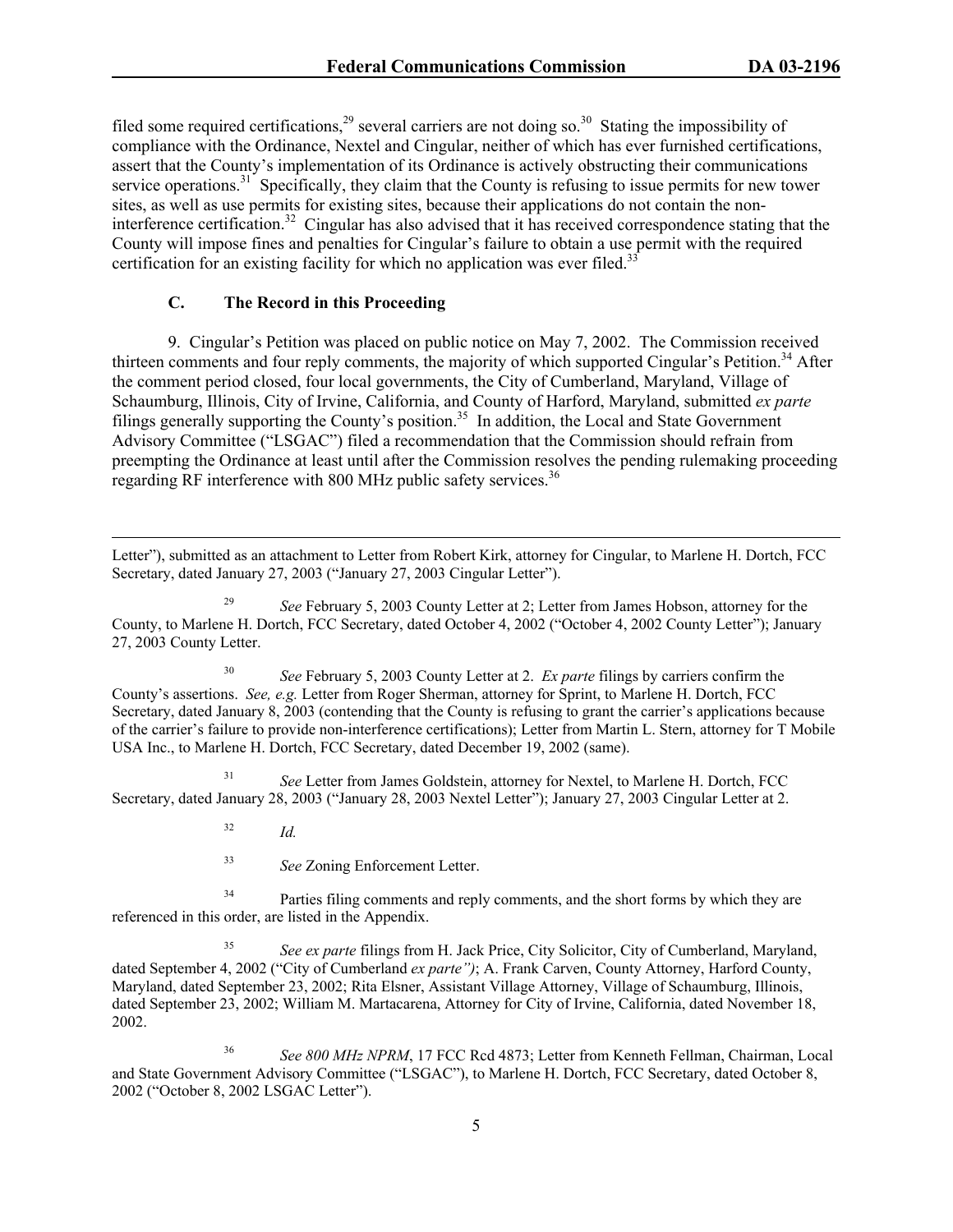10. On May 24, 2002, the County filed a Motion to Dismiss Cingular's Petition, arguing that the courts, and not the Commission, have exclusive jurisdiction over final zoning actions of local governments. Cingular filed an Opposition to the Motion to Dismiss maintaining that the County's provisions regulate RFI and therefore this matter falls within the exclusive jurisdiction of the Commission.<sup>37</sup>

#### **III. DISCUSSION**

 11. As described below, we find that the challenged provisions of the County's zoning Ordinance infringe on the Commission's exclusive jurisdiction over RFI and are preempted under the doctrine of field preemption. We therefore grant Cingular's Petition for Declaratory Ruling. In addition, we find that because these provisions attempt to regulate RFI, rather than traditional zoning functions, the exclusive jurisdiction of the courts under section 332 of the Act is not triggered. Accordingly, we deny the County's Motion to Dismiss. We recognize, however, that resolution of the issue of preemption will not in itself resolve the interference problems the County has experienced in its public safety communications system. We expect carriers to render full cooperation with a local government's efforts to mitigate interference to its public safety communications system. Accordingly, we require the County, Cingular, and Nextel to report to the Bureau's Commercial Wireless Division on the status of mitigation efforts in the County in 30 and 90 days after release of this order.

#### **A. Exclusive Federal Regulation of RF Interference**

12. The Supremacy Clause of Article VI of the Constitution provides Congress with the power to preempt state law.<sup>38</sup> The Supreme Court has found that Congress' preemption power extends to both state preempt state raw. The supreme court may come may conserve the conserved of the server and local ordinances.<sup>39</sup> There are various forms of federal preemption.<sup>40</sup> Express preemption occurs when the language of the federal statute reveals an express congressional intent to preempt state law. The courts have not found local regulation of RFI expressly preempted.<sup>42</sup> Field preemption occurs when Congress has legislated comprehensively, thus occupying an entire field of regulation and leaving no room for the States to supplement federal law,<sup>43</sup> or if an Act of Congress touches a field in which the federal interest is so dominant that the federal system is presumed to prohibit enforcement of State laws

38 *Louisiana Public Service Commission v. FCC*, 476 U.S. 355, 368 (1986) ("*Louisiana Public Service Commission"*).

<sup>39</sup> *See Wisconsin Pub. Intervenor v. Mortier*, 501 U.S. 597, 605 (1991).

<sup>40</sup> *See Louisiana Public Service Commission*, 467 U.S. at 368-69 (describing the various forms of federal preemption).

<sup>41</sup> *See, e.g., Southwestern Bell Wireless Inc. v. Johnson County Board of County Commissioners*, 199 F.3d 1185, 1190 (10<sup>th</sup> Cir 1999) ("*Johnson County*") (*citations omitted*).

 $^{42}$  *Id.* 

43 *See Freeman v. Burlington Broadcasters Inc*., 204 F.3d 311, 320 (2nd Cir. 2000)

("*Freeman"*)

 <sup>37</sup> *See* Opposition to Motion to Dismiss filed by Cingular, dated June 3, 2002 ("Cingular Opposition").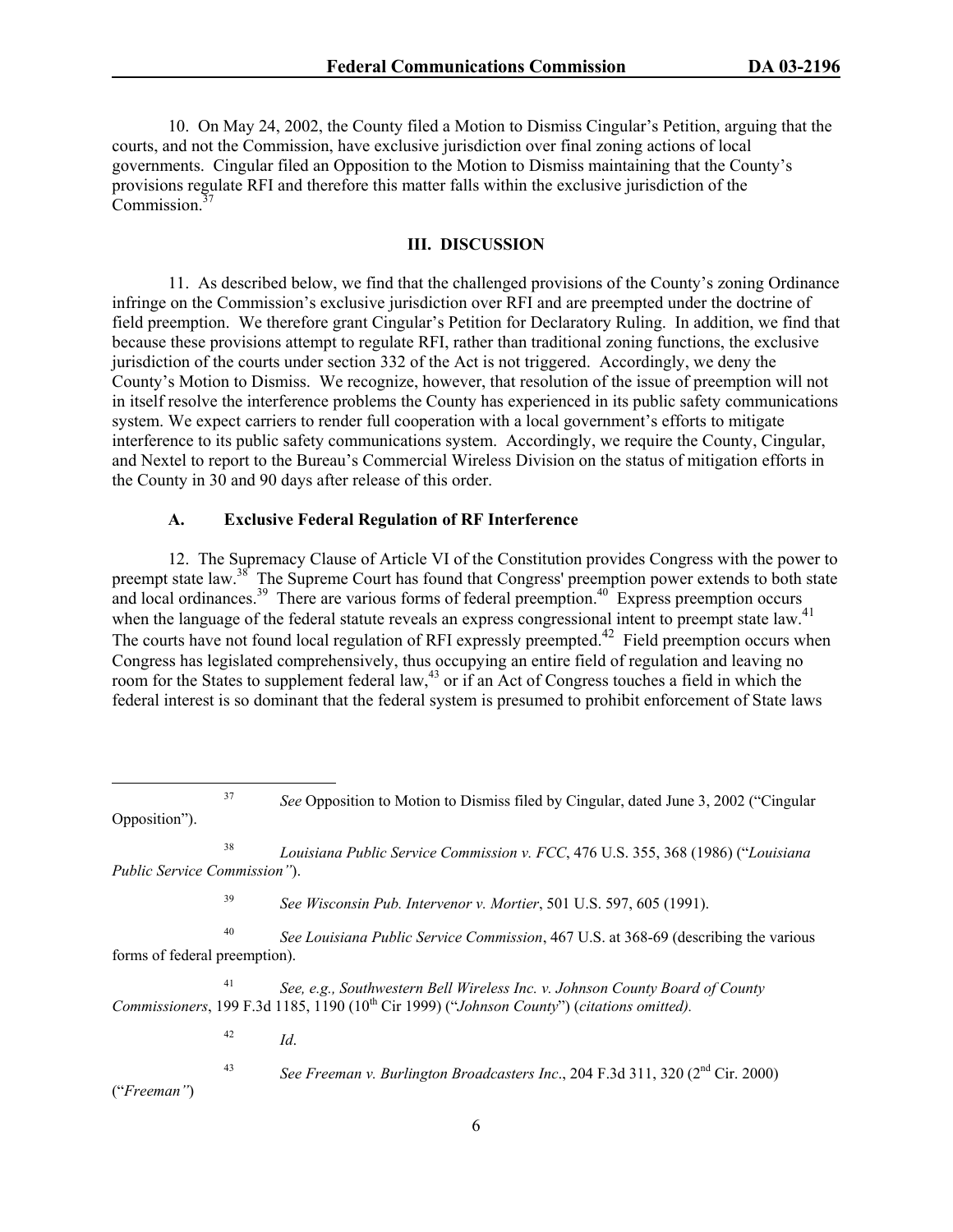on the same issue.<sup>44</sup> The courts have identified field preemption as the "most pertinent" of the various forms of federal preemption to the issue of local regulation of RFI.<sup>45</sup> Under field preemption, Congressional legislation and an agency's regulations and decisions determine whether and to what extent federal law preempts state or local regulation.<sup>46</sup> Preemption may result not only from action taken by Congress; a federal agency acting within the scope of its Congressionally delegated authority may also preempt State regulation.<sup> $47$ </sup> It is well settled that federal regulations have the same preemptive force as federal statutes.<sup>48</sup>

13. The Commission and the federal courts have consistently found that the Commission's authority in the area of RFI is exclusive and any attempt by State or local governments to regulate in the area of RFI is preempted.49 The Commission addressed this issue almost 20 years ago in *960 Radio.*<sup>50</sup>In that proceeding, a local zoning board issued a conditional use permit to an FM radio facility subject to a restriction that the applicant "not operate the new facility so as to produce electronic interference to existing facilities" or to TV translators.<sup>51</sup> In a petition for declaratory ruling, the owner of the FM facility sought to void the requirement on the ground that "jurisdiction to control interference over the airwaves rests exclusively with the [Commission]."<sup>52</sup> The Commission found that sections 2, 301, and 303(c)-(f) of the Communications Act,<sup>53</sup> taken together, "comprehensively regulate interference, [and therefore]

- <sup>45</sup> *See, e.g., Freeman*, 204 F.3d at 320.
- <sup>46</sup> *See Johnson County*, 199 F. 3d at 1190.

<sup>47</sup> *Louisiana Public Service Commission,* 467 U.S. at 369. *See also Johnson County,* 199 F. 3d at 1192 (*citing Hillsborough County v. Automated Med. Lab, Inc.,* 471 U.S. 707, 713 (1985) (state laws can be preempted by federal regulations as well as by federal statutes)).

<sup>48</sup> *Fidelity Savings and Loan Ass'n v. de las Cuesta*, 458 U.S. 141, 153-54 (1983); *Freeman*, 204 F.3d at 321.

49 *See, e.g.,* CTIA Comments at 4-8; Sprint Comments at 2-3; TIA Comments at 4; ARRL Comments at 4-5; Pinnacle Comments at 1-2; Weblink Comments at 3; AWS Comments at 6-7. In addition to field preemption, some commenters maintain that local regulation of RFI is expressly preempted under the language of the Communications Act, which, through the Supremacy Clause, endows the Commission with "comprehensive powers to promote and realize the vast potentialities of radio." *See* CTIA Comments at 3-4; RCA Reply Comments at 2; Verizon Wireless Comments at 2.

50 In the Matter of 960 Radio, Inc., *Memorandum Opinion and Declaratory Ruling*, FCC 85-578, 1985 WL 193883 (Nov. 4, 1985) ("*960 Radio*").

*Id.* at ¶3.

52 *Id.* 

<sup>53</sup> *See 960 Radio* at ¶5. Section 2 of the Act states that the provisions of the Act apply to "all interstate and foreign transmission of energy by radio, which originaltes and/or is received within the United States." 47 U.S.C. § 152(a). Section 301 lists, among the purposes of the Act, to maintain federal control over all the channels of radio transmission. 47 U.S.C. § 301. Section 303(c)-(f) identifies the Commission's general powers with respect to radio transmission, including assigning frequencies, determining station power, and "mak[ing] such regulations not inconsistent with law as it may deem necessary to prevent interference between stations to carry out the provisions of this Act."  $47 \text{ U.S.C. }$  § 303(c)-(f).

 <sup>44</sup> *See Johnson County*, 199 F.3d at 1190 (citations omitted). *See also, Freeman,* 204 F.3d at 320 (noting "field preemption may be understood as a species of conflict preemption: a state law that falls within a preempted field conflicts with Congress' intent (either express or implied) to exclude state regulation").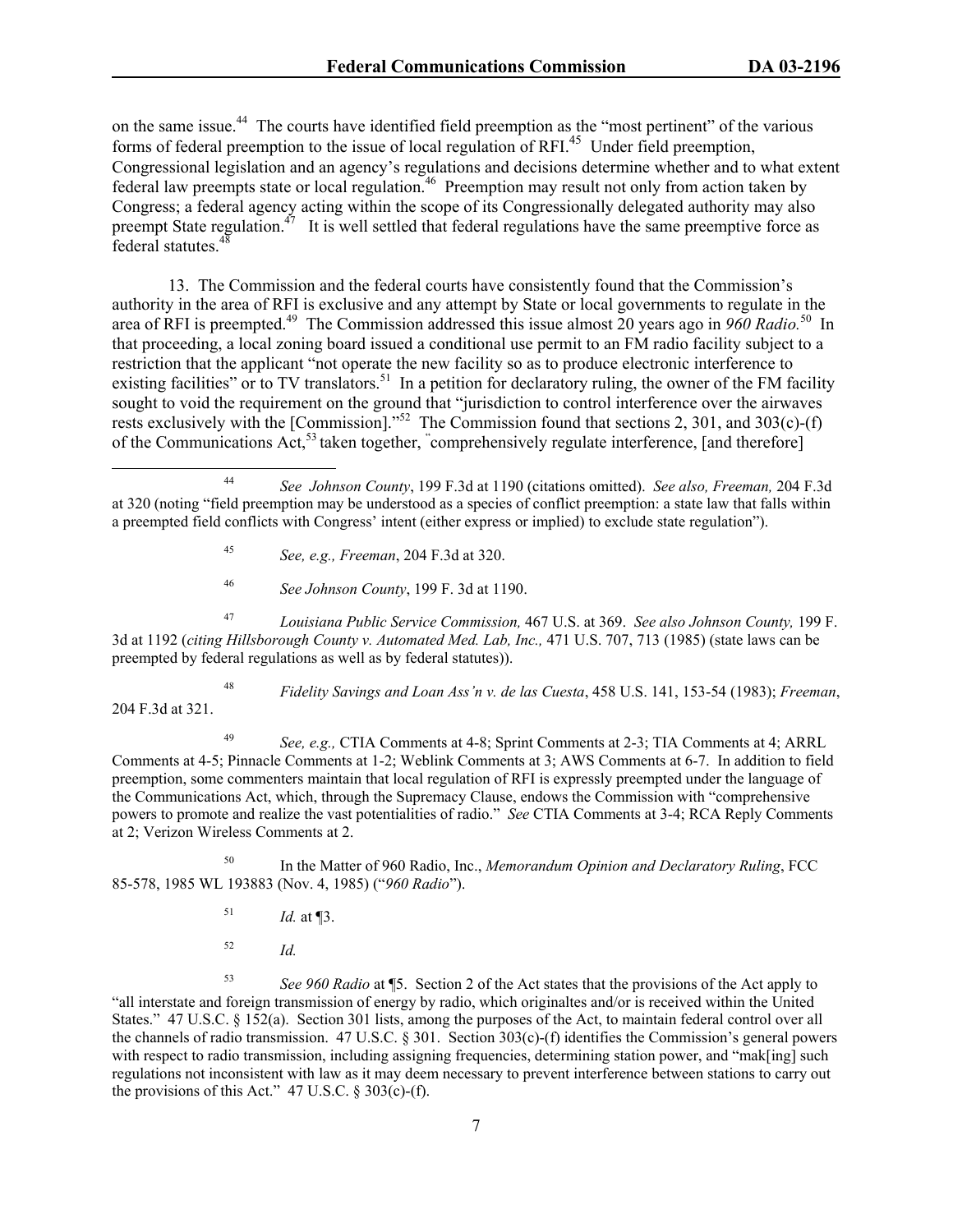Congress undoubtedly intended federal regulation to completely occupy that field to the exclusion of local and state governments."<sup>54</sup> The Commission noted that Supreme Court<sup>55</sup> and Commission<sup>56</sup> precedent supported this conclusion. The Commission further found that "any doubt about [the Commission's] jurisdiction to regulate interference was removed" with Congress' statement in the House Conference Report to the 1982 provisions of section 302 of the Act, which provides:

The Conference Substitute is further intended to clarify the reservation of exclusive jurisdiction to the Federal Communications Commission over matters involving RFI. Such matters shall not be regulated by local or state law, nor shall radio transmitting apparatus be subject to local or state regulation as part of any effort to resolve an RFI complaint. The Conferees believe that radio transmitter operators should not be subject to fines, forfeitures or other liability imposed by any local or state authority as a result of interference appearing in home electronic equipment or systems. Rather, the Conferees intend that regulation of RFI phenomena shall be imposed only by the Commission.<sup>57</sup>

For these reasons, the Commission found the local zoning board's interference restriction on a radio station in a conditional use permit was preempted under federal law.

14. In *Mobilecomm*, the former Common Carrier Bureau applied the Commission's rationale in *960 Radio* to invalidate provisions of a local zoning ordinance that required a paging facility operator to notify the town's planning and zoning commission when it changed the power and/or frequency of its transmission and required that "[n]o operation shall be permitted which produces any perceptible electromagnetic interference with normal radio or television reception in any area within or without the town."58 The Bureau recognized that although *Mobilecomm* involved operations in a different service, *i.e.,* public land mobile service (PLMS), it was still governed by the decision in *960 Radio,* which involved FM radio broadcasting.<sup>59</sup> The Bureau reasoned that the sections of the Communications Act and the legislative history that the Commission relied on in *960 Radio* governed the interference at issue in *Mobilecomm*, "since Title III of the Communications Act, including sections 301, and 303(c), (d), (e) and (f) applies to PLMS stations such as that operated by Mobilecomm."60 In preempting the ordinance, the Bureau stated that the law establishing the Commission's exclusive jurisdiction over RFI "is clear" and that the local government "must look to the Commission for interference regulation."<sup>61</sup>

<sup>55</sup> *See 960 Radio* at ¶5 (*citing Head v. New Mexico Board of Examiners in Optometry*, 374 U.S. 424, 430 n. 6 (1963) (the FCC's jurisdiction "over technical matters" associated with the transmission of broadcast signals "is clearly exclusive").

<sup>56</sup> *See 960 Radio* at ¶6 (*citing* Roy Hofheinz, 9 Rad.Reg. (P&F) 784c, 788 (1953)).

57 H.R. Conf. Rep. No. 97-765, at 33 (1982), reprinted in 1982 U.S.C.C.A.N. 2261, 2277.

<sup>58</sup> *See* In the Matter of Mobilecomm of New York Inc*.*, *Memorandum Opinion and Declaratory Ruling*, 2 FCC Rcd 5519 ¶3, n. 3 (CCB 1987) ("*Mobilecomm"*).

- 59 2 FCC Rcd at 5520 ¶9.
- <sup>60</sup> *Id*.
- 61 2 FCC Rcd at 5520 ¶8.

 <sup>54</sup> *960 Radio* at ¶4.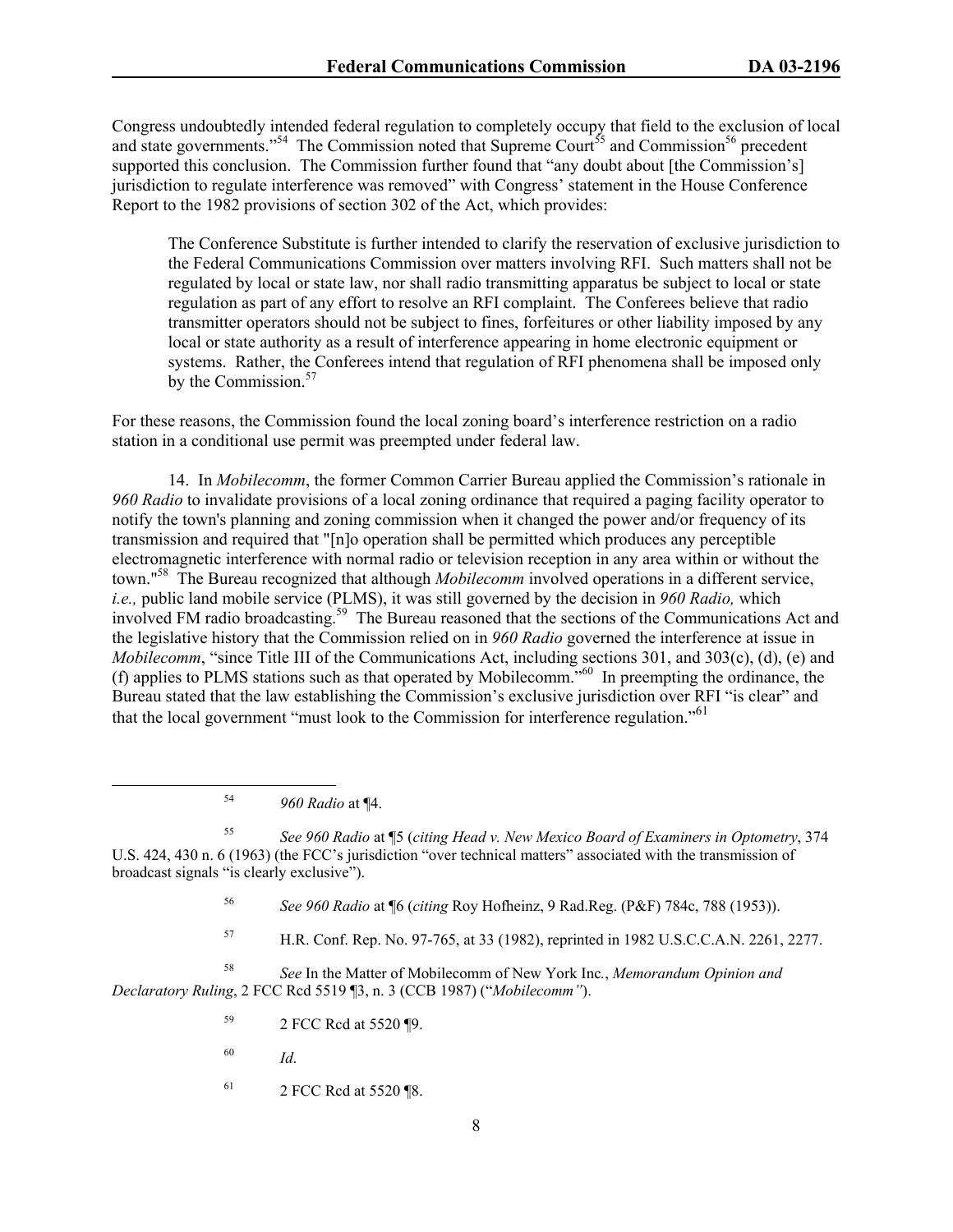15. Recent federal court decisions are consistent with the Commission's conclusions in *960 Radio* and *Mobilecomm.*62 In *Johnson County*, for example, the Tenth Circuit considered a local zoning provision that was very similar to the Ordinance provisions at issue here. In that case, the local zoning authority adopted an "interference regulation" that prohibited wireless telecommunications towers and antennas from operating in a manner that interfered with public safety communications.<sup>63</sup> The regulation also authorized the county's zoning authority to determine when interference existed and, after proper notice and opportunity for a hearing, to force the offending facility to cease operations.<sup>64</sup> Citing the Communications Act,<sup>65</sup> Commission regulations,<sup>66</sup> Commission decisions,<sup>67</sup> and an informal opinion rendered by the Chief of the Commercial Wireless Division in the same matter,<sup>68</sup> the Court determined that "Congress intended federal regulation of RFI issues to be so pervasive as to occupy the field."69 The Court noted that "this analysis is consistent with decisions of virtually all courts considering RFI preemption."<sup>70</sup> For these reasons, the Court concluded that the local regulation was void under the doctrine of field preemption. $71$ 

16. Similarly, in *Freeman*, the Second Circuit considered whether federal law preempted a zoning permit condition that required the users of a communications tower to remedy any interference with reception in homes in the area.<sup>72</sup> The city zoning administrator had issued notices of violation to a

- 63 199 F.3d at 1188.
- <sup>64</sup> *Id.*

<sup>65</sup> 199 F.3d at 1190-92 (finding sections 2(a), 301 and 303(f) of the Act, and the legislative history to the 1982 provisions of section 302 of the Act, evidence Congress' intent that the Commission have exclusive jurisdiction over RFI).

66 199 F.3d at 1192 (finding the Commission's regulations "show its broad authority over RFI issues"). The Court noted that a function of the Commission's Compliance and Information Bureau, with assistance from the Wireless Telecommunications Bureau, is to "[r]educe or eliminate interference to authorized communciations." *See* 47 C.F.R. §§ 0.111(e), 0.131(h). The Commission has promulgated rules to resolve interference disputes. *See, e.g.,* 47 C.F.R. §§ 22.353, 24.237, 27.58, 90.173(b), 90.403(e). The Commission can assess a forfeiture for failure to comply with an FCC permit or license. *See* 47 C.F.R. § 1.80(a)(1), (b)(4) (suggested forfeiture amount for interference is \$7,000 per violation).

67 199 F.3d at 1192 (*citing 960 Radio* and *Mobilecomm*).

<sup>68</sup> *Id.* at 1189 (*citing* Letter from David L. Furth, Chief, Commercial Wireless Division, Wireless Telecommunications Bureau, to Roger Kroh, Director of Planning and Development, Johnnson County Office of Planning, Development and Codes (July 2, 1997) ("CWD 1997 Letter")).

69 199 F.3d at 1193.

<sup>70</sup> *See Johnson County,* 199 F. 3d at 1192 (citing numerous federal and state court decisions holding that RFI falls within the Commission's exclusive jurisdiction).

 $^{71}$  199 F.3d at 1192.

 $72$  204 F.3d at 311.

 <sup>62</sup> *See Johnson County*, 199 F.3d 1185; *Freeman*, 204 F.3d 311. *See also Broyde v. Gotham Tower, Inc.*, 13 F.3d 994, 997 (6th Cir. 1994) (affirming dismissal of nuisance suit regarding interference with home electronic equipment because RFI fell within the Commission's exclusive jurisdiction over radio transmission technical matters); *Still v. Michaels*, 791 F.Supp. 248, 252 (D.Ariz. 1992) (dismissing nuisance suit claiming interference from radio transmissions because "obstruction[s] to the Commission's ability to regulate radio frequencies are preempted").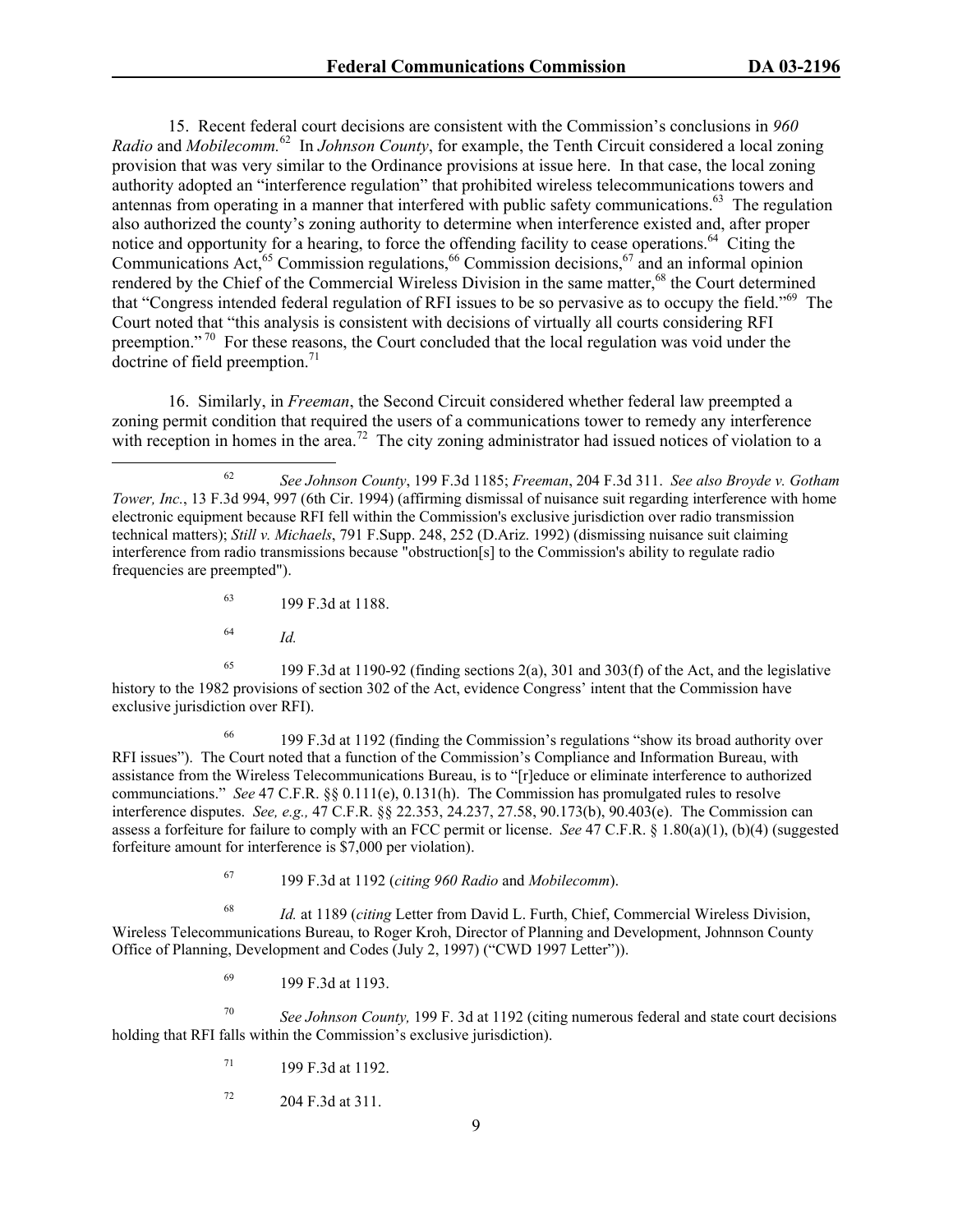radio station operator, cellular phone company, and city fire and ambulance service, all of which used the communications tower, on the grounds that their operations had caused interference with electronic devices in violation of the zoning permit conditions. The city's zoning board, however, dismissed the notice of violation on the grounds of federal preemption. On appeal, the Second Circuit determined that, based on an analysis of the statute,<sup>73</sup> legislative history,<sup>74</sup> Commission regulations<sup>75</sup> and Commission decisions,76 the field of radio frequency interference was occupied by federal law and affirmed the zoning authority's decision that it was preempted from enforcing the zoning permit condition.<sup>77</sup> The Court reasoned that "allowing local zoning authorities to condition construction and use permits on any requirement to eliminate or remedy RF interference stands as an obstacle to the accomplishment and execution of the full purposes and objectives of Congress."<sup>78</sup>

17. Taken together, these Commission and court decisions clearly establish that the Commission has sole jurisdiction to regulate RFI, to the exclusion of provisions in local zoning or other regulations.

## **B. Preemption of the County's Zoning Ordinance Provisions.**

18. Based on Commission precedent in *960 Radio* and *Mobilecomm*, and the federal court decisions in *Johnson County* and *Freeman*, we find that the County's provisions constitute an attempt to regulate RFI and therefore are preempted under the doctrine of field preemption. A review of the provisions shows that their intent and effect are to regulate the operations – not the placement, construction and modification – of licensed facilities.<sup>79</sup> As in *Mobilecomm*, the County's zoning Ordinance requires all wireless carriers to obtain prior certification from the County before constructing, operating or altering their facilities.80 The Ordinance also gives the County, similar to the ordinance struck down in *Johnson County,* unfettered discretion to determine whether interference exists and when interference is considered resolved, without any apparent objective standard for the determination.<sup>81</sup> Again similar to the *Johnson County* ordinance, where interference is found, the Ordinance permits the County to revoke the zoning permit to force the carrier to cease operations at the offending facility, even where the facility otherwise complies with all appropriate land use regulations.<sup>82</sup> The Ordinance's

73 204 F.3d at 320 (*citing* 47 U.S.C. §§ 151, 302a, 303).

74 204 F.3d at 320-21 (*citing* the legislative history of the 1982 provisions of section 302 of

the Act).

- 76 204 F.3d at 322 (*citing 960 Radio* and *Mobilecomm*).
- 77 204 F.3d at 320-322.
- $78$  204 F.3d at 325 (internal quotation marks and citations omitted).

<sup>79</sup> *See* CTIA Comments at 2 (the provisions are an explicit attempt to set up a "local scheme for controlling and mitigating RFI"); VoiceStream Comments at 2; TIA Comments at 4.

<sup>80</sup> *See* Anne Arundel County Code, Article 28, § 1-128(a); *see also* Cingular Reply Comments at 9; Weblink Comments at 4-5.

81 *See* Anne Arundel County Code, Article 28, § 10-125(j)(2), (k)(2); *see also* Verizon Comments at 4; TIA Comments at 3-4; VoiceStream Reply Comments at 2; Pinnacle Comments at 1-2.

<sup>75 204</sup> F.3d at 321 (*citing* Commission rules regulating the technologies involved in FM broadcasting set forth at 47 C.F.R. §§ 73.201-73.333).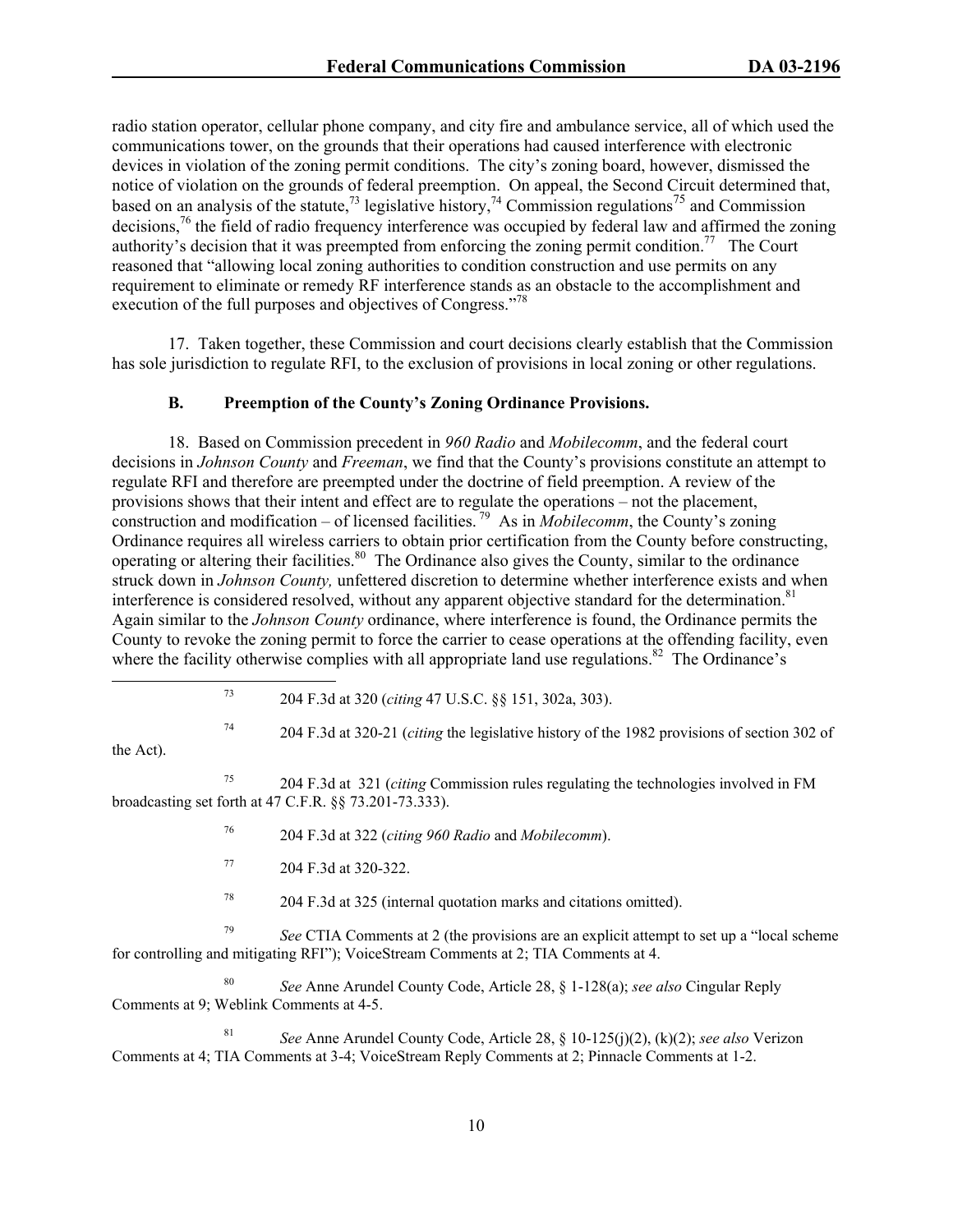requirements concerning radio frequency engineering studies further demonstrate its focus on radio frequency regulation rather than local land use concerns.<sup>83</sup> Moreover, under the Ordinance, "facilities" are broadly defined to include not only structures that are traditionally regulated by zoning ordinances, such as towers, antennas and microwave dishes, but also facilities that would not normally be subject to zoning ordinances such as in-building wireless communications systems.<sup>84</sup>

19. We disagree with the County's argument that the provisions are not a direct regulation of RFI, but rather a "perfectly lawful effort to assure itself that a carrier is complying with FCC standards."<sup>85</sup> The County maintains that the Ordinance contains no mechanism to order the carrier to change its chosen configuration, transmit frequency or power level, but rather helps to assure the collection and updating of reliable information essential to local efforts to mitigate interference.<sup>86</sup> The County further states that the Ordinance's requirement for a zoning certificate of use when a telecommunications facility is "altered" is not a direct regulation of RFI.<sup>87</sup> According to the County, it is not attempting to substitute its own technical standards or to regulate beyond the federal guidelines through the Ordinance. Although the County does not purport to prescribe particular technical parameters, however, the fact remains that by asserting authority to prohibit operation that it determines causes public safety interference, the County is effectively regulating federally licensed operation, much as in *Johnson County* and *Mobilecomm.* Such regulation of operation is different in kind from traditional zoning regulation of the physical facility such as height limitations, setback requirements, screening or painting guidelines, structural safety standards, and the like. 88 Therefore, we find that the County's Ordinance regulates beyond traditional zoning functions and impermissibly extends into the regulation of RFI.

20. For similar reasons, we reject the County's argument that the Commission lacks jurisdiction to consider Cingular's Petition, and we therefore deny the County's Motion to Dismiss. The County argues that Cingular's Petition should be dismissed for lack of jurisdiction pursuant to section  $332(c)(7)(B)(v)$  of the Act,<sup>89</sup> which in most instances reserves to the courts exclusive jurisdiction over final zoning actions of local governments affecting the placement, construction and modification of personal wireless service facilities.<sup>90</sup> The County also maintains there can be no "field preemption"

 82 *See* Anne Arundel County Code, Article 28, § 10-125(j)(2), (k)(2); *see also* Verizon Comments at 2; TIA Comments at 4; Cingular Reply Comments at 9; Pinnacle Comments at 4.

<sup>83</sup> *See* Anne Arundel County Code*,* Article 28, §§ 10-125(j)(1), (k)(1); 1-128(a), (c). S*ee also* Pinnacle Comments at 2.

84 *Id.* at Article 28, § 1-101(14B); *see also* Cingular Reply Comments at 9.

- 85 *See* County Comments at 7, 12.
- 86 *See* County Comments at 12.
- <sup>87</sup> *Id*.

88 The legislative history to the 1996 Act generally describes local zoning functions to include "visual, aesthetic or safety concerns." *See* H.R. Conf. Rep. No. 458, 104th Cong., 2d Sess., 208. *See also AT&T Wireless PCS v. Virginia Beach*, 155 F.3d 423, 427 (4th Cir. 1998) ("*AT&T Wireless PCS"*) (traditional bases of zoning regulation include preserving the character of a neighborhood and avoiding aesthetic blight).

<sup>89</sup> 47 U.S.C. § 332(c)(7)(B)(v).

<sup>90</sup> Motion to Dismiss at 1. Section  $332(c)(7)(B)(v)$  provides that "Any person adversely affected by any final action or failure to act by a State or local government or any instrumentality thereof that is inconsistent with [section  $332(c)(7)$ ] may, within 30 days after such action or failure to act, commence an action in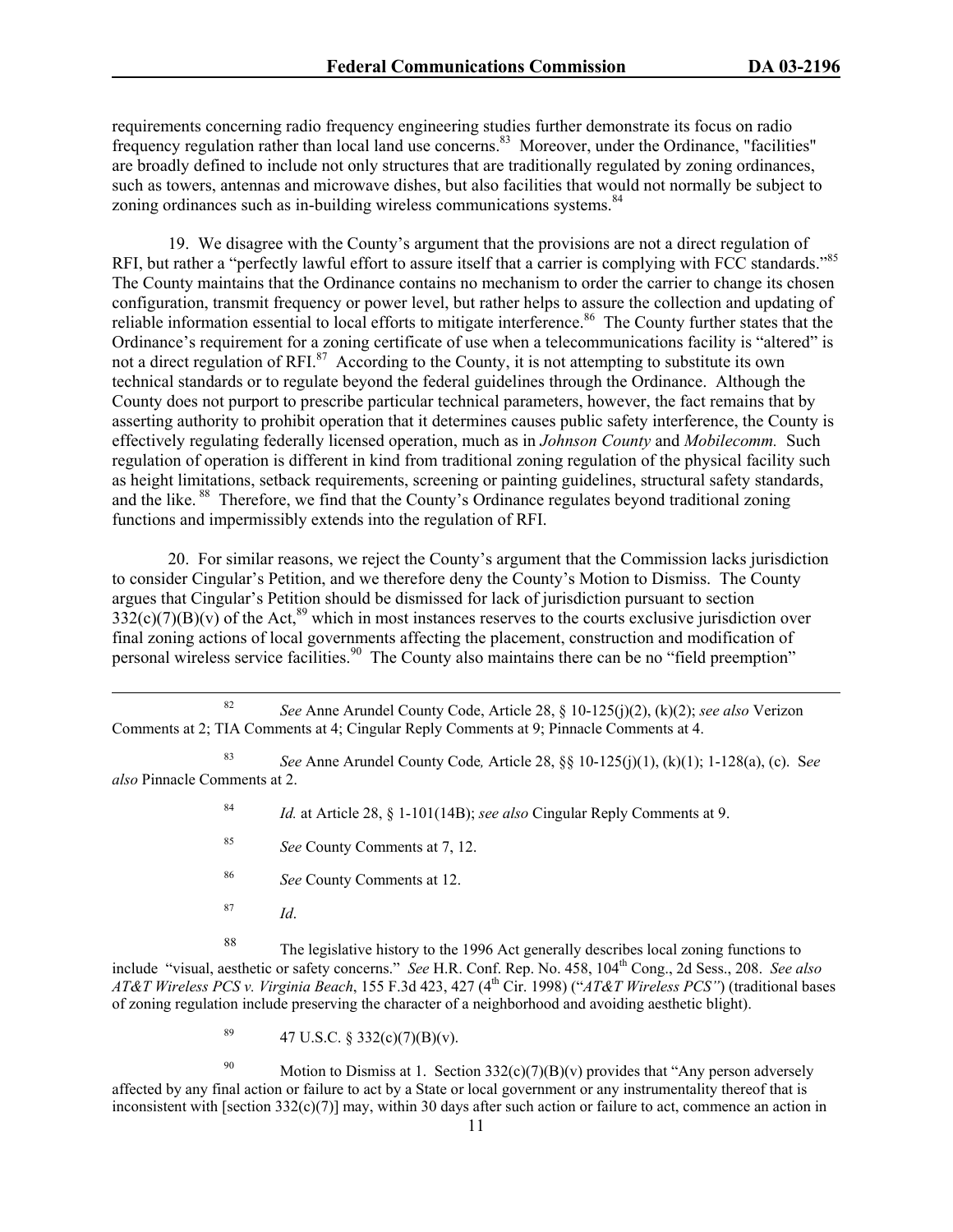because section  $332(c)(7)(A)$  reserves to localities authority for regulating RFI through their ability to control "the placement, construction and modification" of telecommunications facilities, except as expressly limited by section  $332(c)(7)(B)^{91}$ . The County maintains that, under section 332, it shares authority with the Commission in the field of RFI regulation and that because it has not been shown impossible to comply with both the Commission's and the County's regulations, there can be no conflict preemption.92 The County further maintains that the Tenth Circuit's decision in *Johnson County*<sup>93</sup> supports its argument that jurisdiction over the instant dispute resides with the courts and not the Commission because, in that case, the Commission's role was "purely advisory" and the matter was ultimately decided by the federal courts.<sup>94</sup> Finally, citing decisions from the First<sup>95</sup> and Fourth Circuit Courts of Appeals,<sup>96</sup> the County argues that its authority over zoning of personal wireless service facilities extends to regulation of RFI, and that even if it were to deny a zoning permit in a particular case, the courts have not found such action to constitute a prohibition of wireless services in violation of section  $332(c)(7)$ <sup>97</sup>

21. We find that section  $332(c)(7)(B)(v)$  does not limit the Commission's jurisdiction to consider Cingular's Petition because the Ordinance provisions do not regulate the "placement, construction, and modification" of facilities, and therefore do not fall within the scope of section  $332(c)(7)$ .<sup>98</sup> Specifically, we disagree with the County's contention that under section  $332(c)(7)$ , the County "shares" authority with the Commission to regulate RFI. The County argues in effect that the provisions in the Telecommunications Act of 1996 expanded local authority at the expense of the Commission by overruling preexisting decisions that local regulation of RFI was preempted. However, section  $332(c)(7)$ , which is entitled "Preservation of local zoning authority," only *preserves* local "decisions regarding the placement, construction, and modification of personal wireless service facilities."99 The Conference

 any court of competent jurisdiction," except that a challenge to State or local regulation that is impermissibly based on the environmental effects of RF emissions may be brought before the Commission. 47 U.S.C. § 332(c)(7)(B)(v). The legislative history further clarifies that except for cases based on the environmental effects of radio frequency emissions, "the courts shall have exclusive jurisdiction of all other disputes arising under this section." *See* H.R. Conf. Rep. No.  $458$ ,  $104^{\text{th}}$  Cong., 2d Sess., 208.

- <sup>91</sup> *See* County Reply Comments at 12.
- <sup>92</sup> *See* County Reply Comments at 11-12.
- $^{93}$  199 F.3d 1185.
- 94 Motion to Dismiss at 3-4.
- <sup>95</sup> *Town of Amherst v. Omnipoint Communications*, 173 F.3d 9, 17 (1st Cir. 1999).
- <sup>96</sup> *AT&T Wireless PCS*, 155 F.3d at 431.

<sup>97</sup> *See* County Comments at 13-14; County Reply Comments at 9-10. Local governments filing in support of the County also argue that the provisions of the Ordinance represent a proper exercise of authority over the placement, construction and modification of wireless facilities. *See, e.g.,* City of Cumberland *ex parte.*

<sup>98</sup> *See, e.g.*, Cingular Opposition; USCC Comments at 5; AWS Comments at 6-7. We further note that even if section 332(c)(7) did apply, section  $332(c)(7)(B)(v)$  preserves the Commission's authority to consider petitions based on "the enviornmental effects of radio frequency emissions." 47 U.S.C. §  $332(c)(7)(B)(v)$ .

99 47 U.S.C.  $\S 332(c)(7)$ .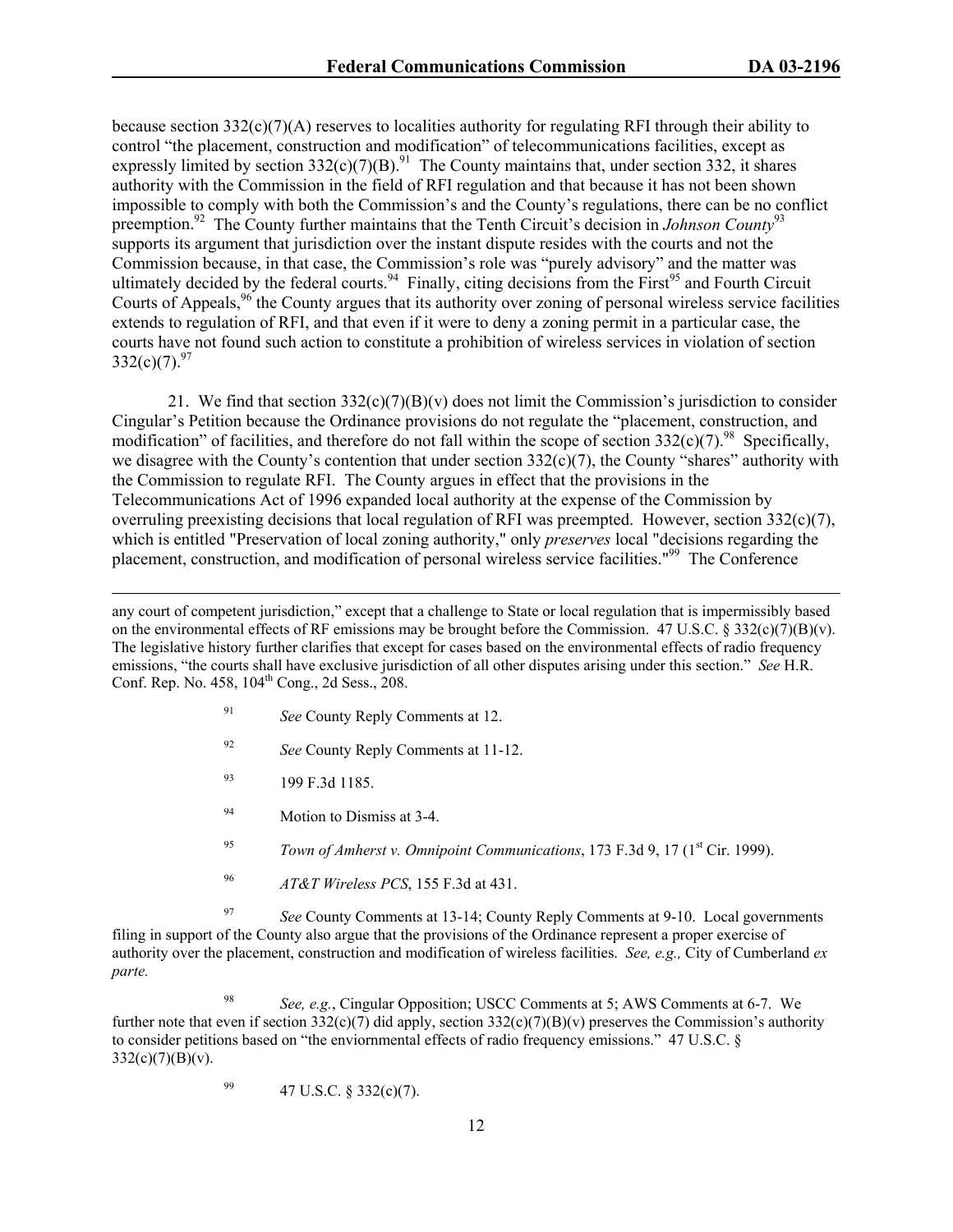Report on the Telecommunications Act of 1996 explains that "[t]he limitations on the role and powers of the Commission under  $\lceil \frac{6}{5} \cdot 332(c)(7) \rceil$  relate to local land use regulations and are not intended to limit or affect the Commission's general authority over radio telecommunications, including the authority to regulate the construction, modification and operation of radio facilities."<sup>100</sup> Thus, the 1996 provisions did not alter the Commission's general authority over radio transmissions granted by earlier communications legislation and affirmed by existing precedent. Indeed, in *Johnson County,* the Court specifically considered the same argument raised by the County and found the regulation at issue did not involve traditional zoning authority – which concerns placement, construction, and modification– but rather extended into radio telecommunications, an area of exclusive Commission authority that is outside section  $332(c)(7).^{101}$ 

22. The County's reliance on the First Circuit's decision in *Town of Amherst v. Omnipoint*  Communications Enterprises, Inc.,<sup>102</sup> and the Fourth Circuit's decision in *AT&T Wireless v. City Council of Virginia Beach*, 103 as support for its argument is misplaced. Both cases involve traditional land use functions such as neighborhood aesthetics and set back requirements and do not address a local government's authority to regulate technical matters relating to radio transmission.<sup>104</sup> Moreover, the County's argument that a land use regulation will not be preempted under section  $332(c)(7)$  unless there is a general prohibition of wireless services, or another statutory proscription applies, misses the point. The point is that the Ordinance provisions are not a regulation of the placement, construction, and modification of facilities, but rather a regulation of facilities operation that intrudes impermissibly into an area of exclusive Commission authority. Thus, the Ordinance provisions are preempted for reasons that implicate neither the substantive provisions nor the jurisdictional limitation of section 332(c)(7). For these reasons, we deny the County's Motion to Dismiss.

## **C. Remediation of Interference.**

23. Finally, the County and LSGAC argue that the Commission should defer ruling on Cingular's Petition until after the completion of the 800 MHz interference proceeding.105 In the 800 MHz proceeding, the Commission is considering new methods and strategies in order to develop long-term measures to alleviate RF interference from commercial systems.<sup>106</sup> The County argues that preemption at

- $102$  173 F.3d 9, 14.
- 103 155 F.3d 423, 428.

Town of Amherst, 155 F.3d at 428 (purpose of ordinance was to prevent the development of proposed facilities in areas where they would interfere with the view from any public land, natural scenic vista, historic building or district, or major view corridor); *AT&T Wireless PCS,* 173 F.3d at 14 (city's opposition to conditional use permit was based on preserving neighborhood's character and avoiding aesthetic blight).

<sup>105</sup> *See* County Comments at 9-10; October 8, 2002 LSGAC Letter at 2.

<sup>106</sup> *See 800 MHz NPRM*. Specifically, the Commission asked for comment regarding potential long term measures to reduce or eliminate interference to public safety operations, including, *inter alia,* various means of reconfiguring the 800 MHz band; relocating incumbents to the 900 MHz band or elsewhere;

 <sup>100</sup> H. Rep. No. 104-458 at 209 (1996), reprinted in 1996 U.S.C.C.A.N. 124, 223.

<sup>101</sup> *Johnson County,* 199 F.3d at 1191; *see also* VoiceStream Comments at 6-7. The fact that the Commercial Wireless Division in *Johnson County* issued solely an advisory letter, and the matter was ultimately resolved by the court, is not inconsistent with our finding here. The Division issued an advisory letter there in response to an informal request for advice. Nothing in the letter or the court's decision suggests that the Commission could not have issued a binding ruling in response to a formal petition. *See* CWD 1997 Letter.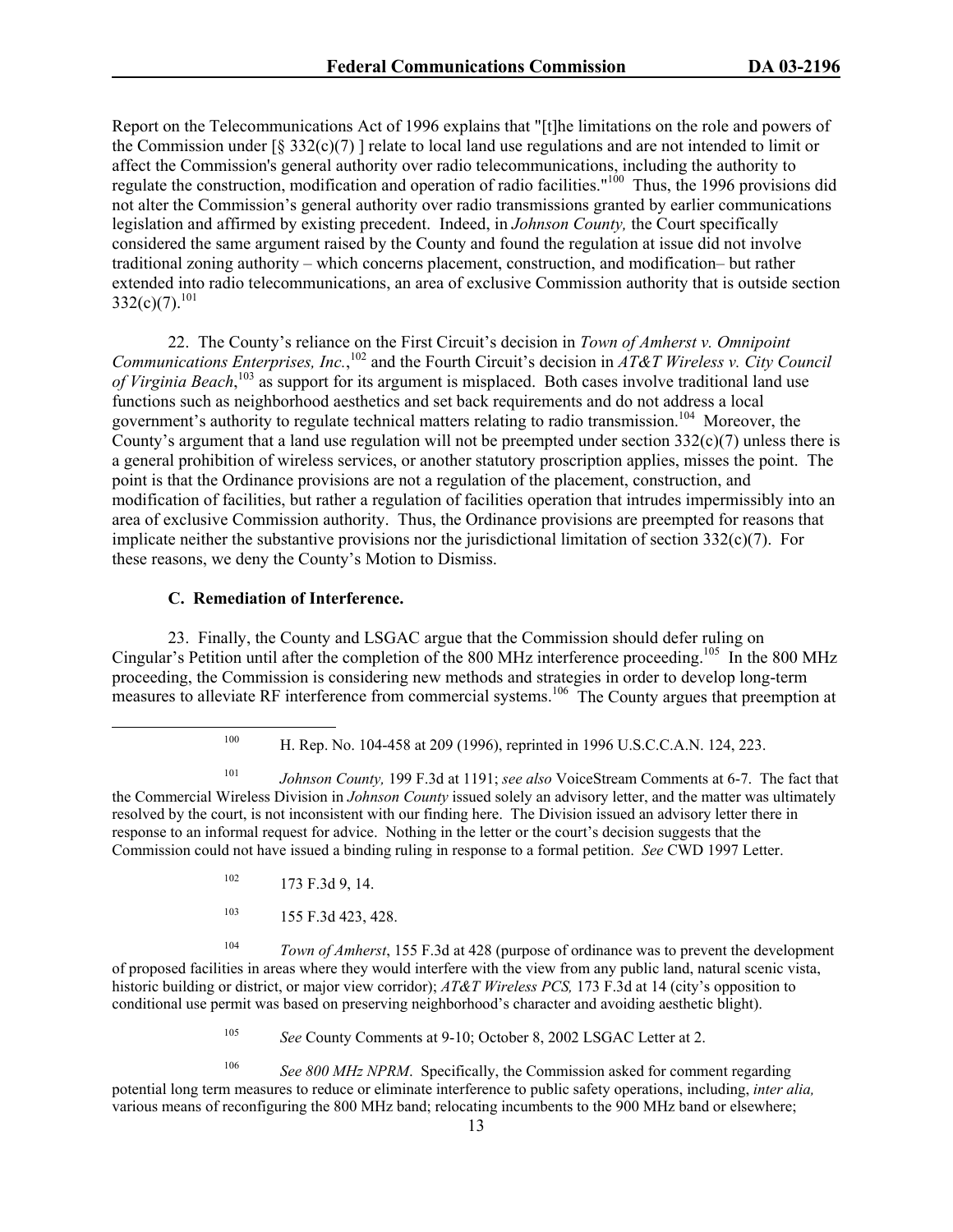this time would disrupt ongoing negotiations between zoning authorities and carriers pursuant to that proceeding.<sup>107</sup> The County further suggests that until new rules pursuant to that proceeding are in place, the Ordinance is necessary to ensure continued discussion between the carriers and the County to aid ongoing interference mitigation.<sup>108</sup>

24. We disagree that the pendency of the 800 MHz proceeding is sufficient reason to delay action in the instant proceeding. The Commission's consideration of new ways to alleviate ongoing interference has no bearing on the fact that the County's existing requirements unlawfully infringe on Commission jurisdiction. Moreover, the record includes ample evidence that the Ordinance provisions are in fact impeding service in the County, contrary to Commission policy. For example, Cingular and other carriers recently notified the Commission that the County is refusing to issue permits for new tower sites, as well as use permits for existing sites, because their applications do not contain the non-interference certification.109 Cingular also claims that, as a direct result of its inability to comply with the Ordinance, it has been unable to modify certain cell sites within Anne Arundel County, causing significant delay in the provision of wireless service.<sup>110</sup> Cingular has advised that it has received correspondence from the County threatening fines and penalties for its failure to obtain a use permit with the required certification for an existing facility for which no application was ever filed.<sup>111</sup> According to another commenter, because changes in modulation rates, bandwidth, power levels and frequencies occur in wireless facilities on a minute-by-minute basis, the County's RFI studies requirement would render the telecommunications facilities on its towers inoperable.<sup>112</sup> In addition, we are concerned that the proliferation of similar but potentially inconsistent local government regulations across the nation could impose substantial costs that would retard the spread of wireless systems.<sup>113</sup>

25. At the same time, the parties do not lack means to address interference issues in the near term. Pending resolution and implementation of the 800 MHz proceeding, the Bureau has publicized a structure for interference mitigation through the *Best Practices Guide,* which was compiled by an outside working group of experts and is designed to provide a short- to mid-term framework for local governments and carriers to address instances of commercial interference with 800 MHz public safety systems.<sup>114</sup> Based on the record, it appears that the technical staffs of the County and the carriers are

 handling licensing and frequency coordination and covering costs of relocated licensees; changing receiver standards; imposing stricter limits on out-of-band emissions; and intensifying the strength of public safety signals.

<sup>107</sup> *See* County Comments at 9-10.

<sup>108</sup> *Id.* In earlier pleadings, the County also argued that a decision would be premature because it was continuing to revise and was not enforcing its Ordinance. *See* August 26, 2002 County Letter at 1- 2; October 4, 2002 County Letter at 1-2. However, the County is now enforcing its Ordinance, and is no longer pressing these arguments.

- <sup>109</sup> *See* January 28, 2003 Nextel Letter at 1; January 27, 2003 Cingular Letter at 2.
- 110 Cingular Petition at 9, n. 33.
- <sup>111</sup> *See* Zoning Enforcement Letter.
- <sup>112</sup> *See* Pinnacle Comments at 3.
- <sup>113</sup> *See* AWS Comments at 10; Sprint Comments at 4.

114 *See Best Practices Guide PN*. The *Best Practices Guide* sets out a cooperative process and some suggested types of ameliorative actions for parties to identify and alleviate radio interference between public safety and CMRS systems in the 800 MHz band. These include: retuning CMRS channels further away from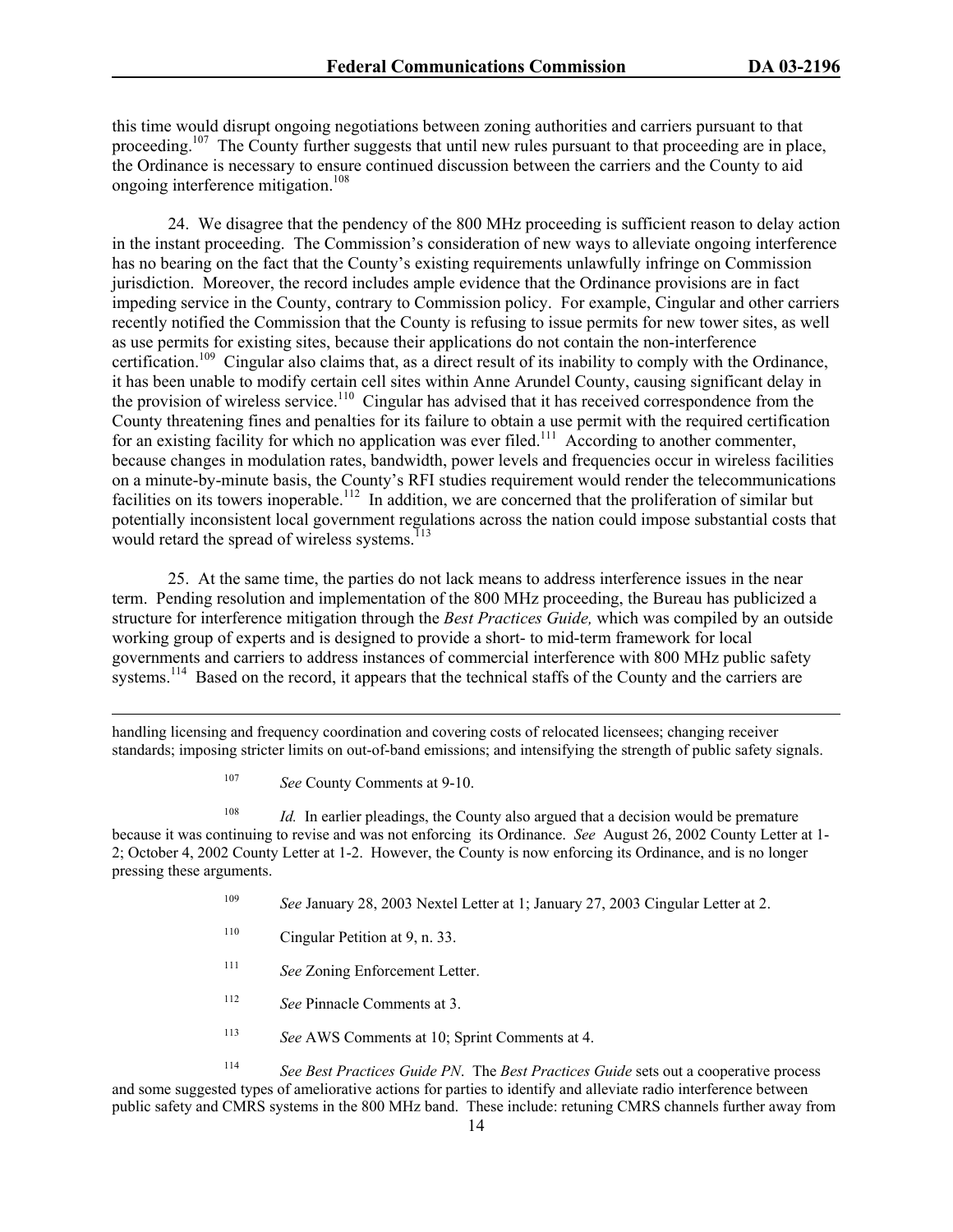currently addressing interference issues as contemplated by the *Best Practices Guide*. 115 For example, Cingular works with the County and coordinates with other carriers to resolve any interference with the County's public safety system caused by Cingular's operations.<sup>116</sup> The record also indicates that Cingular has designated an RF engineering contact to coordinate with the County and to provide the County site data, internal company interference test data, configurations to optimize sites for reduced interference, and operational dates for new sites.<sup>117</sup> Cingular has reported that it regularly monitors for potential interference cases through a national website and that when it learns of a potential case of interference, the company responds to the relevant parties, often before Cingular's involvement with the interference becomes known.<sup>118</sup> As a result of those and other efforts, the CMRS carriers and the County have reduced the 61 dead spots claimed in the County's original filings to 21.<sup>119</sup> The Commission is working expeditiously toward measures in the 800 MHz proceeding that we hope will help alleviate many current interference issues. Nonetheless, in order to assure that interference problems in the County are addressed on a timely basis, we expect the parties to continue to cooperate in their mitigation efforts consistent with the *Best Practices Guide*.

26. While we are encouraged by the progress to date and evidence of ongoing cooperation, we share the County's concern that Cingular, Nextel, and other carriers remain committed partners with the County in ongoing interference mitigation efforts. In particular, we note indications in the record that Cingular in the past has not always cooperated fully in the County's efforts to resolve interference problems with its public safety communications network.<sup>120</sup> Particularly in light of recent events and the nation's heightened concern regarding homeland security, we expect carriers will make every effort to assist local governments addressing public safety interference issues, and we are committed to taking an active role where necessary to assure that such cooperation occurs. Therefore, we direct the County, Cingular and Nextel to report to the Bureau's Commercial Wireless Division in 30 and 90 days after the release of this Order to describe the progress of mitigation efforts in the County. We expect that these reports will show continued concerted efforts to address remaining instances of interference with the County's public safety communications system.

### **IV. ORDERING CLAUSES**

 27. Accordingly, IT IS ORDERED that, pursuant to Sections 2(a), 4(i), 301, 302(a), 303(c), 303(d), 303(e), 303(f), and 303(r) of the Communications Act of 1934, as amended, 47 U.S.C. §§ 152(a),

 the public safety operator's channel; modifying CMRS power levels, antenna height and antenna characteristics; assuring proper operation of base station equipment; improving the local signal strength of the public safety communications system; incorporating filters into CMRS transmission equipment; and segregation of public safety and CMRS spectrum assignments. *Best Practices Guide* at 11-12. In the case of new CMRS or public safety systems, the Guide advocates advance planning on the part of both local governments and CMRS operators. *Best Practices Guide* at 13-14.

- <sup>115</sup> *See* Cingular September 11, 2002 Letter.
- <sup>116</sup> *Id*.
- $117$  *Id.*
- $118$  *Id.*

<sup>119</sup> *See* Letter from James Hobson, attorney for the County, to Marlene H. Dortch, FCC Secretary, dated April 15, 2003, at 2.

<sup>120</sup> County Fact Sheet at 2.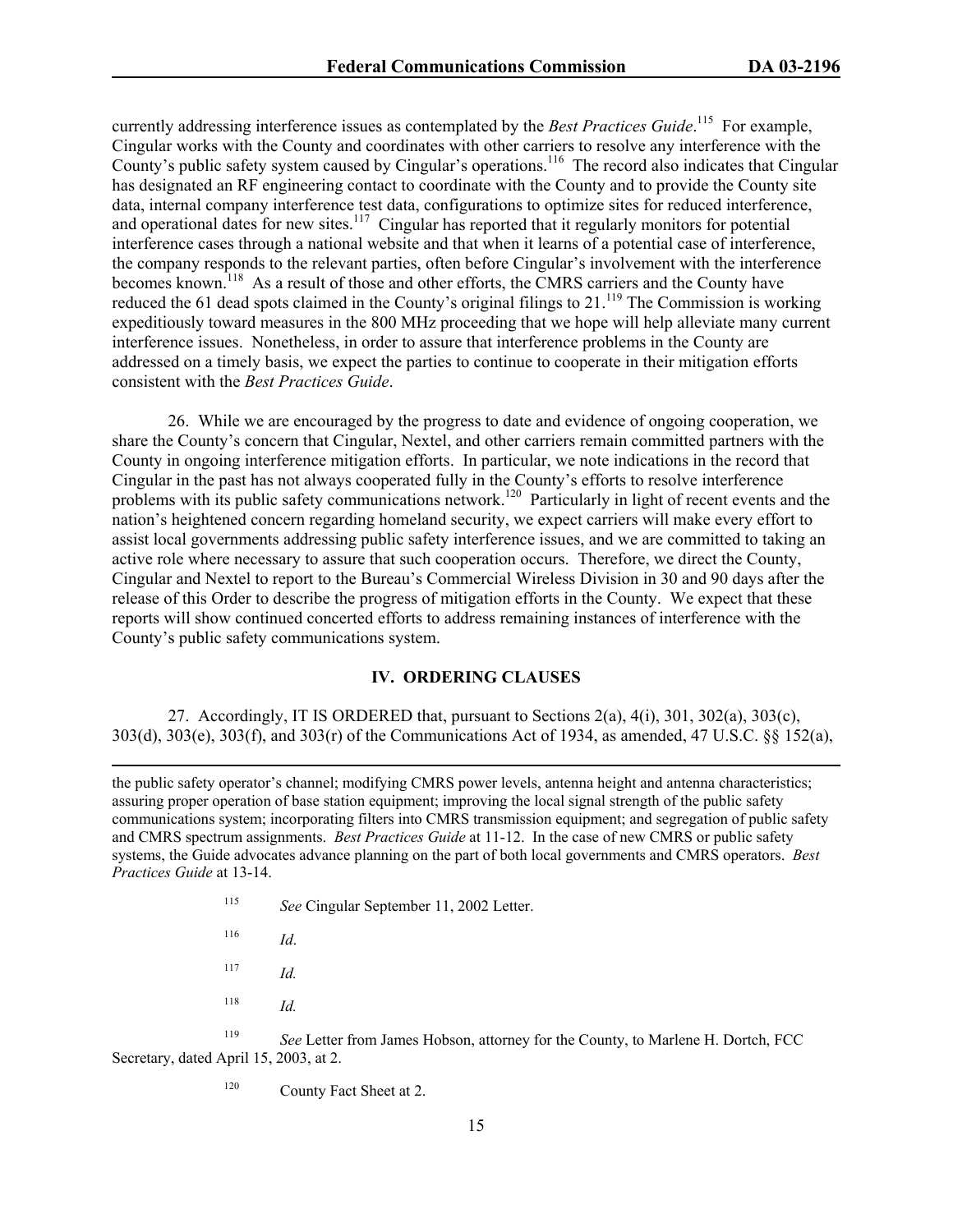154(i), 301, 302(a), 303(c), 303(d), 303(e), 303(f), 303(r), and section 1.2 of the Commission's rules, 47 C.F.R. § 1.2, the Petition filed by CINGULAR WIRELESS LLC on April 23, 2002, is GRANTED.

 28. IT IS FURTHER ORDERED that the Motion to Dismiss filed by ANNE ARUNDEL COUNTY, MARYLAND, on June 3, 2002, is DENIED.

 29. IT IS FURTHER ORDERED that Anne Arundel County, Maryland, Cingular Wireless LLC, and Nextel Communications Inc. SHALL FILE reports with the Commercial Wireless Division of the Wireless Telecommunications Bureau regarding mitigation efforts in the County 30 and 90 days after release of this order. We encourage the parties to file their reports jointly. Three copies of each report should be addressed to Gary Oshinsky, Commercial Wireless Division, Wireless Telecommunications Bureau, Federal Communications Commission, 445 12<sup>th</sup> St. SW, Washington, D.C. 20554.

 30. This action is taken by the Chief, Wireless Telecommunications Bureau, pursuant to authority delegated by Section 0.331 of the Commission's rules. 47 C.F.R. § 0.331.

## FEDERAL COMMUNICATIONS COMMISSION

 John B. Muleta Chief, Wireless Telecommunications Bureau